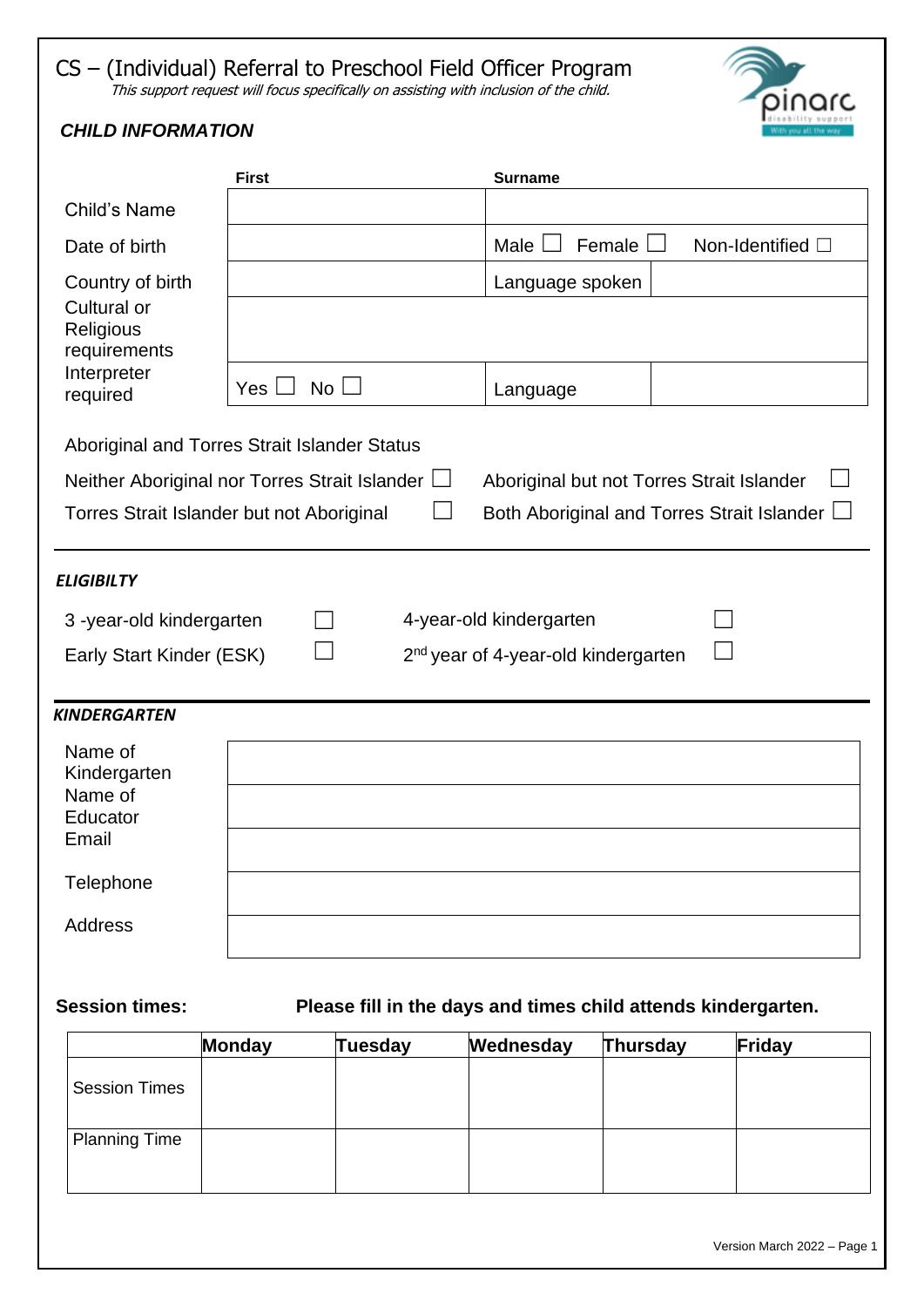| 1. Parent/Guardian         | <b>First</b>                                | <b>Surname</b>                                  |
|----------------------------|---------------------------------------------|-------------------------------------------------|
| (Primary contact)          |                                             |                                                 |
| Relationship to<br>Child   |                                             |                                                 |
| <b>Address</b>             |                                             |                                                 |
|                            |                                             |                                                 |
| Phone                      |                                             | Mobile                                          |
| Email                      |                                             |                                                 |
| Language spoken at         |                                             | Interpreter<br>Yes $\Box$ No $\Box$             |
| home                       |                                             | Required                                        |
| Literacy level             | Assistance required<br>Yes $\Box$ No $\Box$ |                                                 |
|                            |                                             |                                                 |
| 2. Parent/Guardian         |                                             |                                                 |
| Relationship to<br>Child   |                                             |                                                 |
| <b>Address</b>             |                                             |                                                 |
| Phone                      |                                             | Mobile                                          |
| Email                      |                                             |                                                 |
| Language spoken at<br>home |                                             | Yes $\Box$ No $\Box$<br>Interpreter<br>Required |
| Literacy level             | Assistance required<br>Yes $\Box$ No $\Box$ |                                                 |
|                            |                                             |                                                 |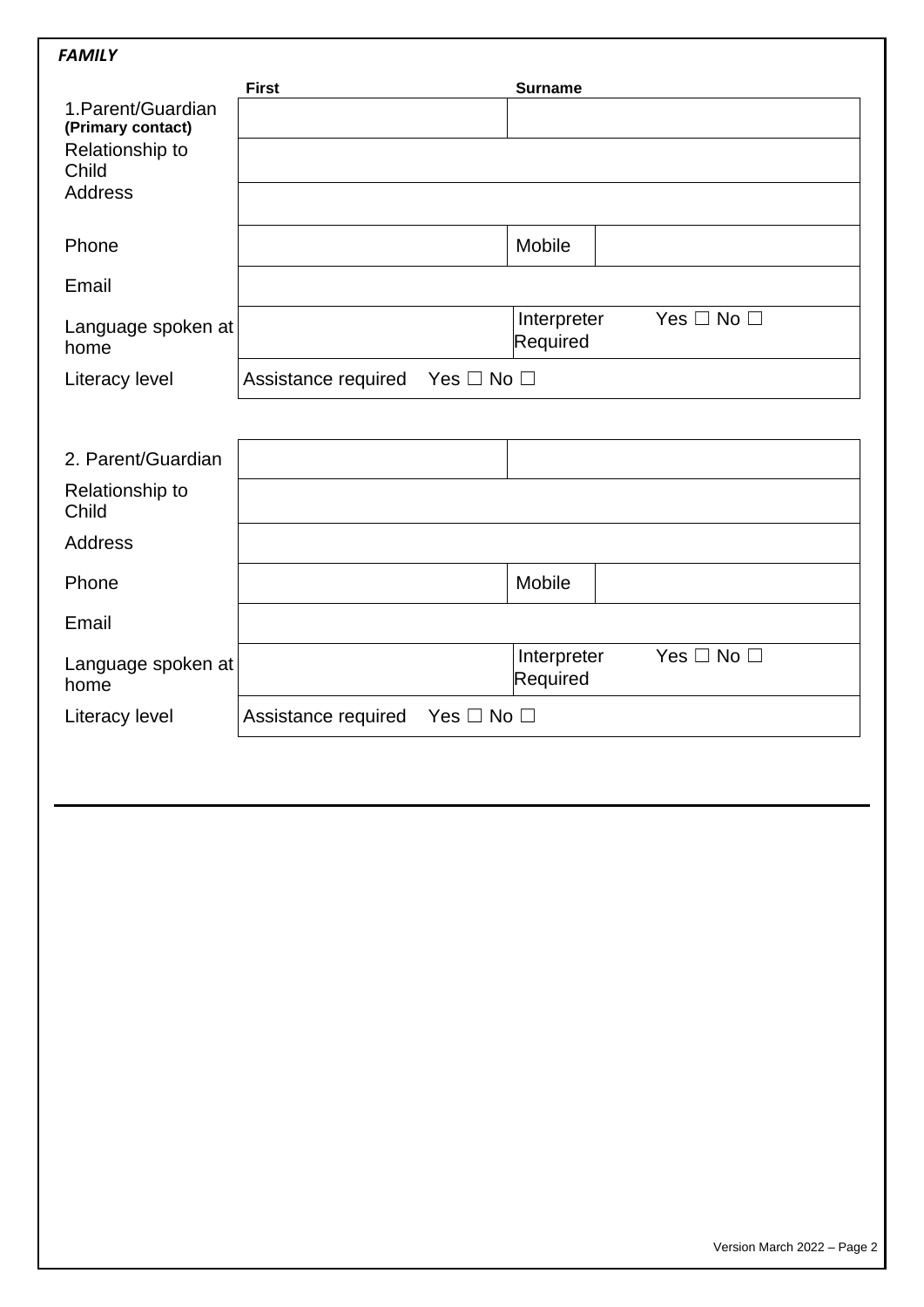#### CS – (Individual) Referral to Preschool Field Officer Program *Please add as much detail as possible, attach separate sheets if needed.*

#### *SERVICES/SUPPORTS*

What are the services / supports your child has received or is receiving?

*Example; GP, National Disability Insurance Scheme (NDIS), Dietician, Therapist, Hearing, Vision, Psychologist and Paediatrician*

| <b>Name</b> | <b>Name of Service</b> | <b>Contact Number</b> | Date last<br>seen or due<br>to be seen |
|-------------|------------------------|-----------------------|----------------------------------------|
|             |                        |                       |                                        |
|             |                        |                       |                                        |
|             |                        |                       |                                        |
|             |                        |                       |                                        |
|             |                        |                       |                                        |
|             |                        |                       |                                        |
|             |                        |                       |                                        |
|             |                        |                       |                                        |
|             |                        |                       |                                        |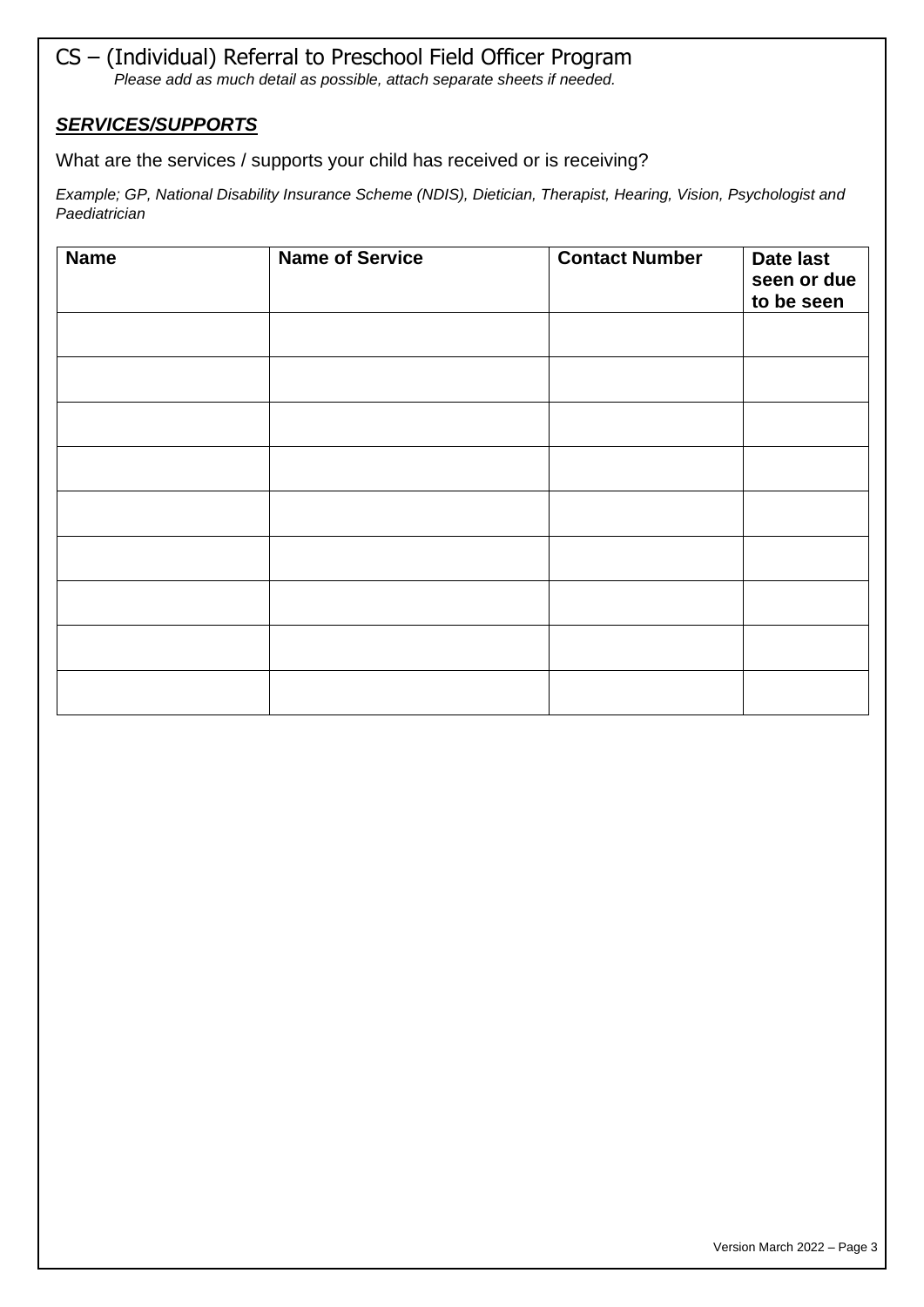| CS - (Individual) Referral to Preschool Field Officer Program<br>Please add as much detail as possible, attach separate sheets if needed. |  |
|-------------------------------------------------------------------------------------------------------------------------------------------|--|
| <b>FOR PARENT/GUARDIAN TO COMPLETE</b>                                                                                                    |  |
| <b>MATERNAL CHILD HEALTH NURSE</b>                                                                                                        |  |
| Attended MCHN visits for 2-year-old check-up $\square$<br>3.5-year-old check up $\square$                                                 |  |
| Feedback from visit, any concerns or referrals made?                                                                                      |  |
|                                                                                                                                           |  |
|                                                                                                                                           |  |
|                                                                                                                                           |  |
|                                                                                                                                           |  |
| When you think about your child, what are their strengths and interests?                                                                  |  |
|                                                                                                                                           |  |
|                                                                                                                                           |  |
|                                                                                                                                           |  |
|                                                                                                                                           |  |
| When you think about your child, what concerns do you have?                                                                               |  |
|                                                                                                                                           |  |
|                                                                                                                                           |  |
|                                                                                                                                           |  |
|                                                                                                                                           |  |
| Parent/Guardian level of concern: (Please Tick)                                                                                           |  |
| Moderate $\square$<br>Slight $\square$<br>High $\square$                                                                                  |  |
|                                                                                                                                           |  |
|                                                                                                                                           |  |
|                                                                                                                                           |  |
|                                                                                                                                           |  |
|                                                                                                                                           |  |
|                                                                                                                                           |  |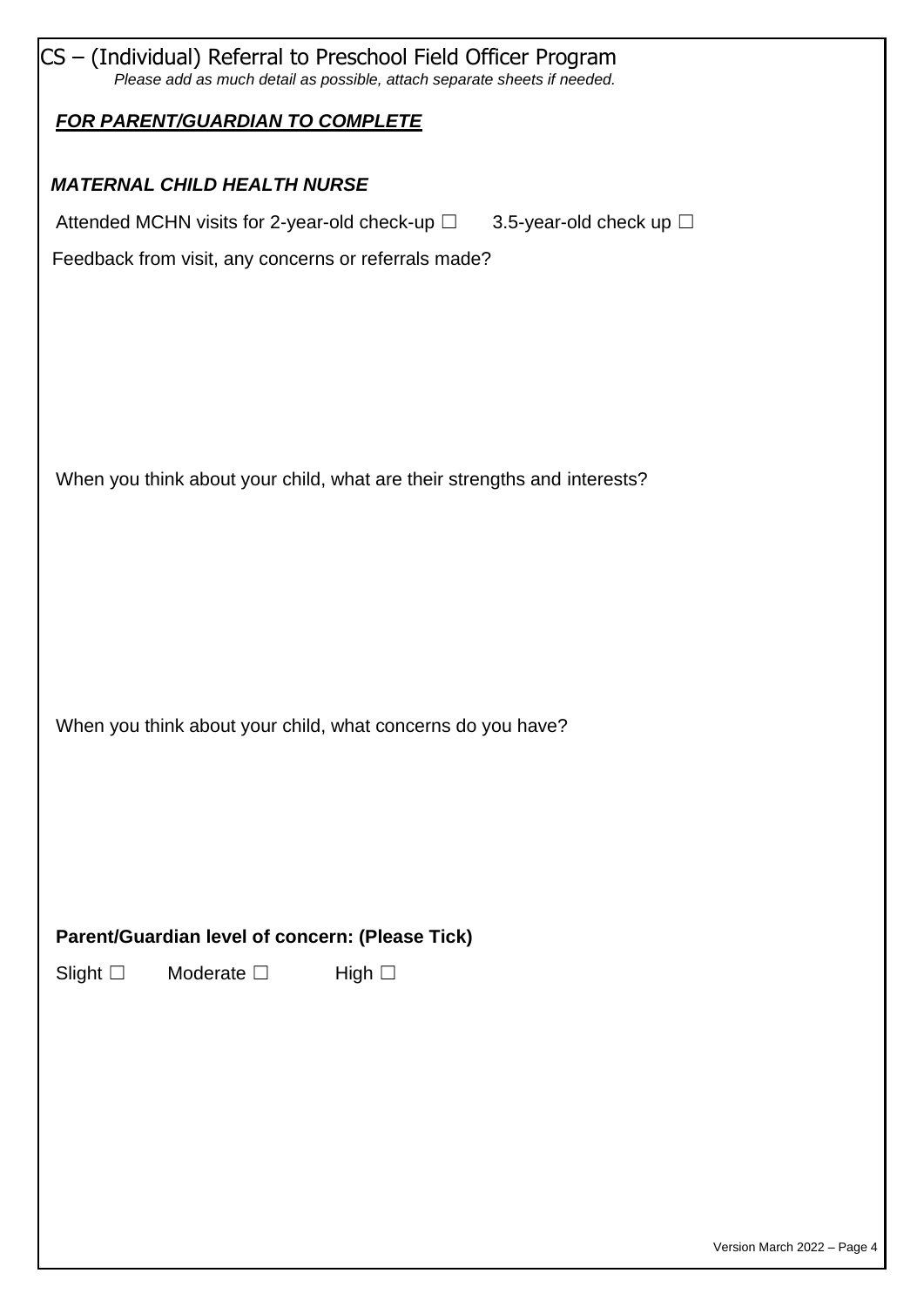# *EDUCATOR TO COMPLETE*

| When you think about the child you are referring, what are their strengths/interests?              |
|----------------------------------------------------------------------------------------------------|
| When you think about the child you are referring, what concerns do you have?                       |
| Educator's level of concern (please tick)                                                          |
| Slight $\square$<br>Moderate $\square$<br>High $\square$                                           |
| What strategies/supports have you and the family tried already to address the concerns?            |
| What were the outcomes? Were they effective?                                                       |
| As an educator, what support do you require from the Preschool Field Officer to build your         |
| capacity?<br>What outcome would you like to achieve from working with the Preschool Field Officer? |
|                                                                                                    |
|                                                                                                    |